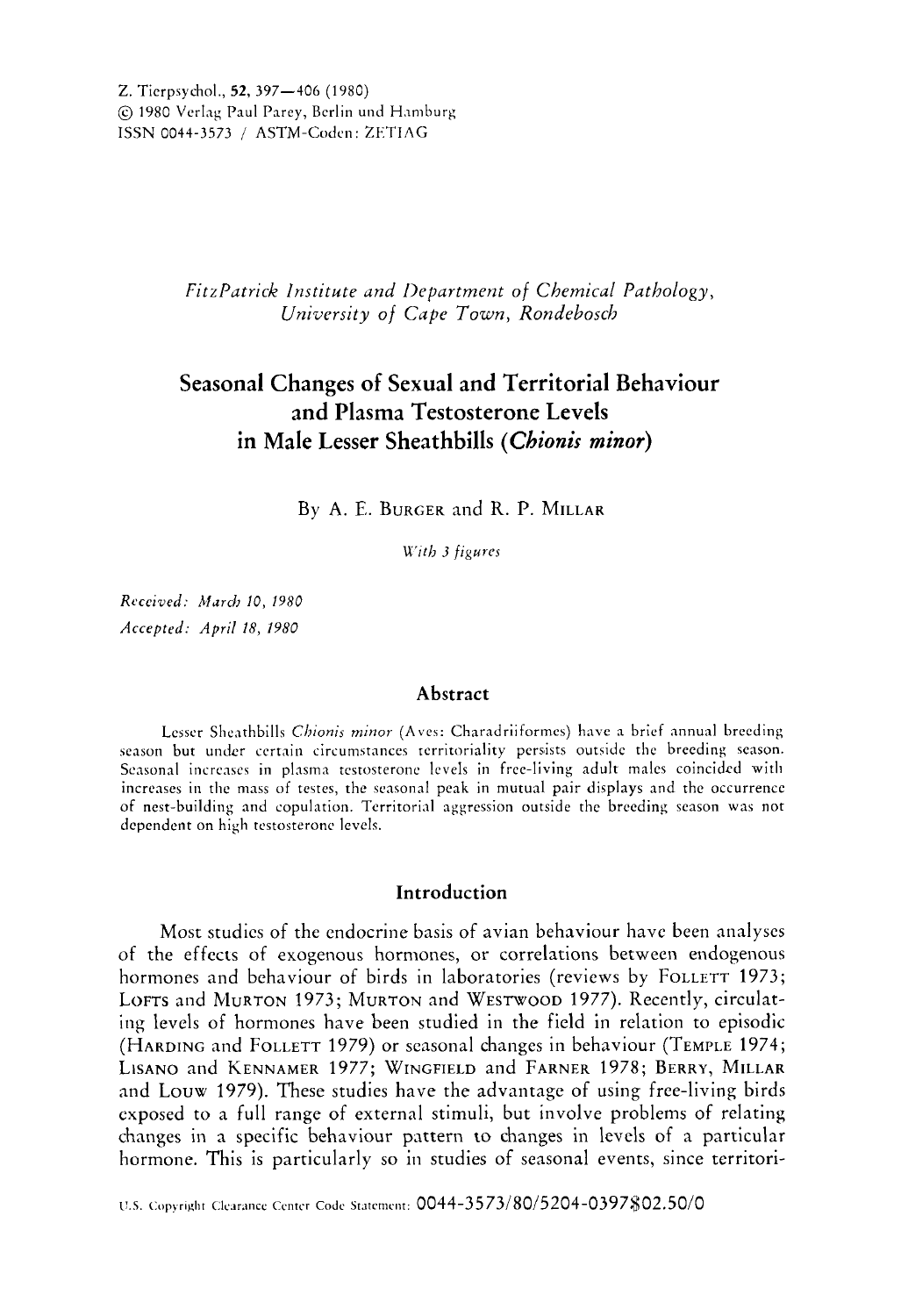nlity, nest-building and courtship, which nre all known to be affected by hormones, are restricted to the same time of year in most birds (MURTON and **WESTWOOD** 1977).

We report on seasonal changes in territorial and sexual behaviour and plasma testosterone levels in free-living, adult male Lesser Sheathbills at Marion Island (46 $\degree$ 54'S, 37 $\degree$ 45'E). Lesser Sheathbills are omnivorous charadriiform shorebirds, resident on four sub-Antartic island groups (BURGER 1979). Breeding in this species is restricted to a brief season in summer (95 % of a sample of 94 eggs were laid between 4 and 31 December; BURGER 1979), and all breeding birds are territorial. Territoriality is not, however, necessarily restricted to the breeding season. This characteristic thus affords an opportunity to study the separate role of hormones in territorial as distinct from sexual behaviour.

Pairs of Lesser Sheathbills maintain territories only within penguin colonies and virtually all the food eaten by territorial adults and their chicks is derived from penguins (BURGER 1979). Territorial tenure is dependent on the presence of relatively abundant food supplies while the penguins are present. In colonies of King Penguins *Aptenodytes patagonicus,* which are present on Marion Island all year, the sheathbills remain territorial all year, but in colonies of Rockhopper Penguins *Eudyptes chrysocome* and Macaroni Penguins *E. chrysolophus,* which desert the island for the austral winter (May to October), the sheathbills are territorial only during the summer, November to April (BURGER 1980b).

### **Methods**

Blood samples were collected from living birds, via brachial veins, or from the hearts of birds which had been shot, within 10min of death. The procedures were deemed comparable since in laboratory rats mean brachial vein plasma testosterone was not significantly different from mean cardiac plasma testosterone. The heparinised blood was immediately centrifuged at 2000-2500 r.p.m. for 15 min, the plasma aspirated, transferred to Eppendorf reaction vials and stored at -15 °C until assay.

Blood samples were collected between 12.30 and 16.30 h (local time) in an attempt to obviate possible diurnal fluctuations in testosterone levels (BALTHAZART 1976). Three samples collected from roosting birds at night (at about 21.00 h) were, however, also included since the testosterone levels in these samples were similar to those in plasma collected between 12.30-16.30 h at the same time of year (see Fig.3). Birds were observed for 20-30min prior to sampling to determine whether they were territorial or not and to record displays. **All** of the sampled birds were adult males which were known to have held territories in either King or Rockhopper Penguin colonies. Some of the birds had, however, temporarily abandoned their territories in Rockhopper Penguin colonies.

Plasma testosterone concentration was estimated in duplicate by radioimmunoassay of ether extracts of samples using an antiserum raised against testosterone-3-carboxy methyl oxime-bovin serum albumin conjugate. The antiserum was highly specific for testosterone and exhibited less than 5.1 % cross-reaction with dihydrotestosterone and minimal cross-reaction with other naturally occurring steroids (MILLAR and KEWLEY 1976). Intra-assay and interassay coefficients of variation were 5.4  $\%$  and 9.9  $\%$  respectively.

Behavioural data were collected at a colony of King Penguins occupied by **12** pairs of territorial adult Lesser Sheathbills and variable numbers of immatures and non-territorial adults. **All** the territorial birds and most of the others had been sexed, aged (BURGER 1980a)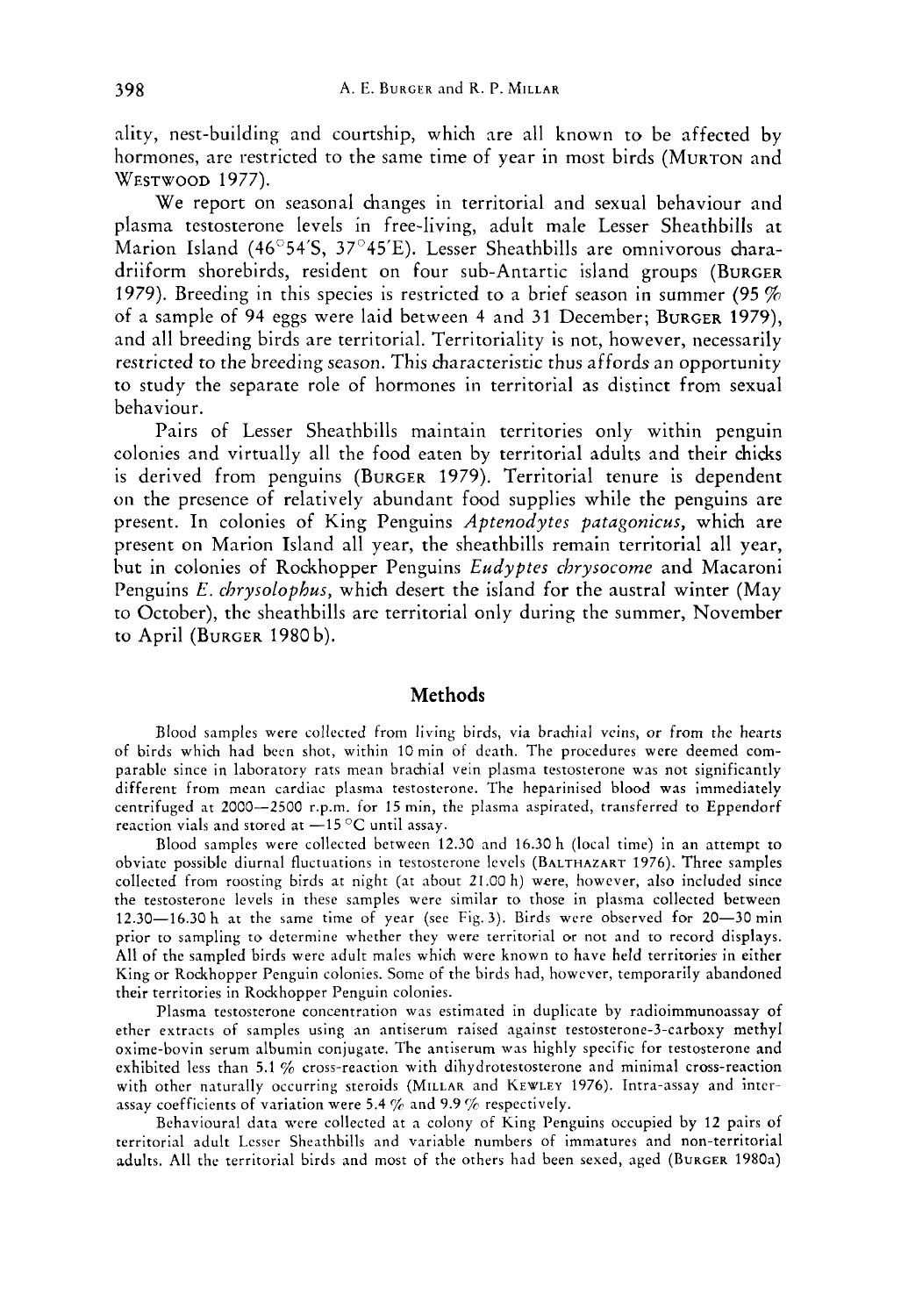and colour-ringed. The frequencies ot conspicuous displays performed by the Lesser Sheathbills were recorded for 30-min periods, at the same time of day as the blood was sampled, and at intervals of about 10 days between June 1976 and May 1977. Observations were made from an exposed vantage point and weather conditions, (cold, wind and rain) limited observation to 30 min. Additional incidental observations were made between January-November 1974 and April 1976-May 1977.

## **Results**

# Seasonal Variation of Territorial Behaviour

The maintenance of territories in penguin colonies by Lesser Sheathbills included behaviour with three apparent functiom: to maintain boundaries between neighbouring territories; to evict intruding conspecifics; and to advertise the presence of the territorial pair. These objectives were attained with the use of a variety of displays, which are described and analysed elsewhere (BUR-GER 1980b).

Boundaries between neighbouring territories in penguin colonies were maintained by ritualised boundary disputes, usually involving only males, which occasionally led to fighting. Boundary disputes and fighting occurred .it any time of the year in the King Penguin colony but were always infrequent (Fig. 1 ; **A,** B).

The eviction of non-territorial intruders, and very rarely also territorial birds, was achieved by overt chasing and through use of the Run-and-Call display. Chasing and Run-and-Call displays occurred at the King Penguin colony throughout the year (Fig. 1; B, C), and the frequency of occurrence of both activities correlated with the numbers of potential intruders present at the colony ( $r = 0.71$  and  $r = 0.54$  respectively,  $p \le 0.01$ ,  $n = 31$ ).

Advertisement by the territorial pair was largely achieved through a visually and audibly conspicuous mutual pair display, the Bob Call display. This display was also important in maintaining tolerance of the members of the pair for each other's presence **in** the territory with the use of alternating elements of aggression and appeasement (BURGER 1980 b). Bob Call displays occurred at the King Penguin colony throughout the year (Fig. 1, E) but were most common from mid-September to mid-December, which was when other adults were prospecting for territories and courtship and nest-building was **in** progress.

The frequency of occurrence of the above displays is evidence that the Lesser Sheathbill pairs in the King Penguin colony actively advertised and defended their territories all year.

# Seasonal Occurrence **of** Sexual Behaviour

Copulation was a rare event among Lesser Sheathbills. During two full years of observations at many parts of the island, copulation or precopulatory behaviour were seen only 18 times, between 21 October and 30 December (Fig. *2).* Copulaticn was not important outside the breeding season as a means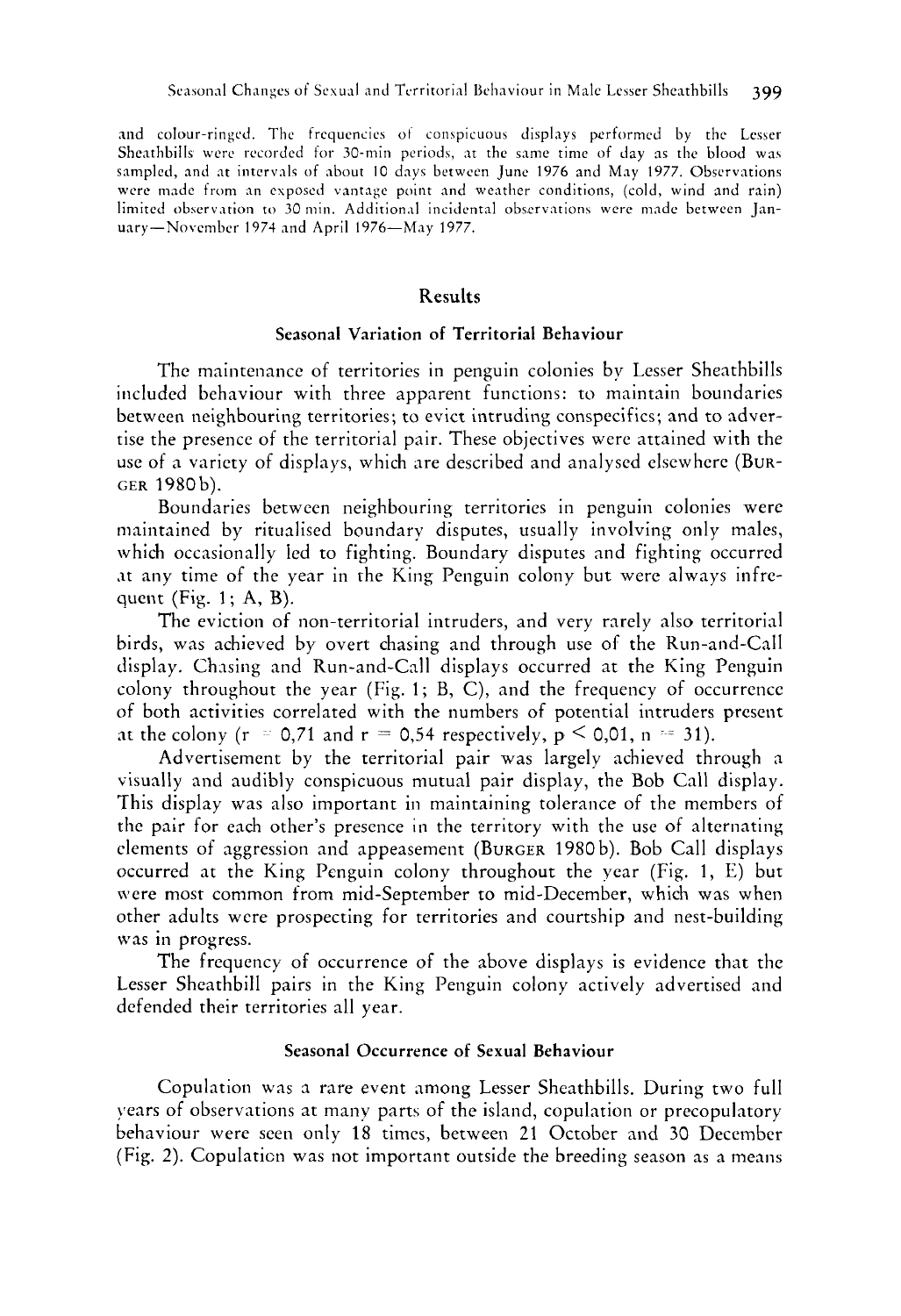of re-inforcing pair bonds. Copulation was apparently only associated with fcrtilization and occurred at the time of year when adult males had enlarged testes (Fig. *2).* 



*Fig. 1:* The frequencies of occurrence of displays by Lesser Sheathbills within a King Penguin colony (solid bars). Triangles indicate no displays recorded in an observation period, the stippled bars delineate the Lesser Sheathbill's breeding season and the open circles the numbers of Lesser Sheathbills counted at the penguin colony. **A:** Boundary disputes; B: Fighting; C: Run-and-Call displays; D: Chasing; E: Bob Call displays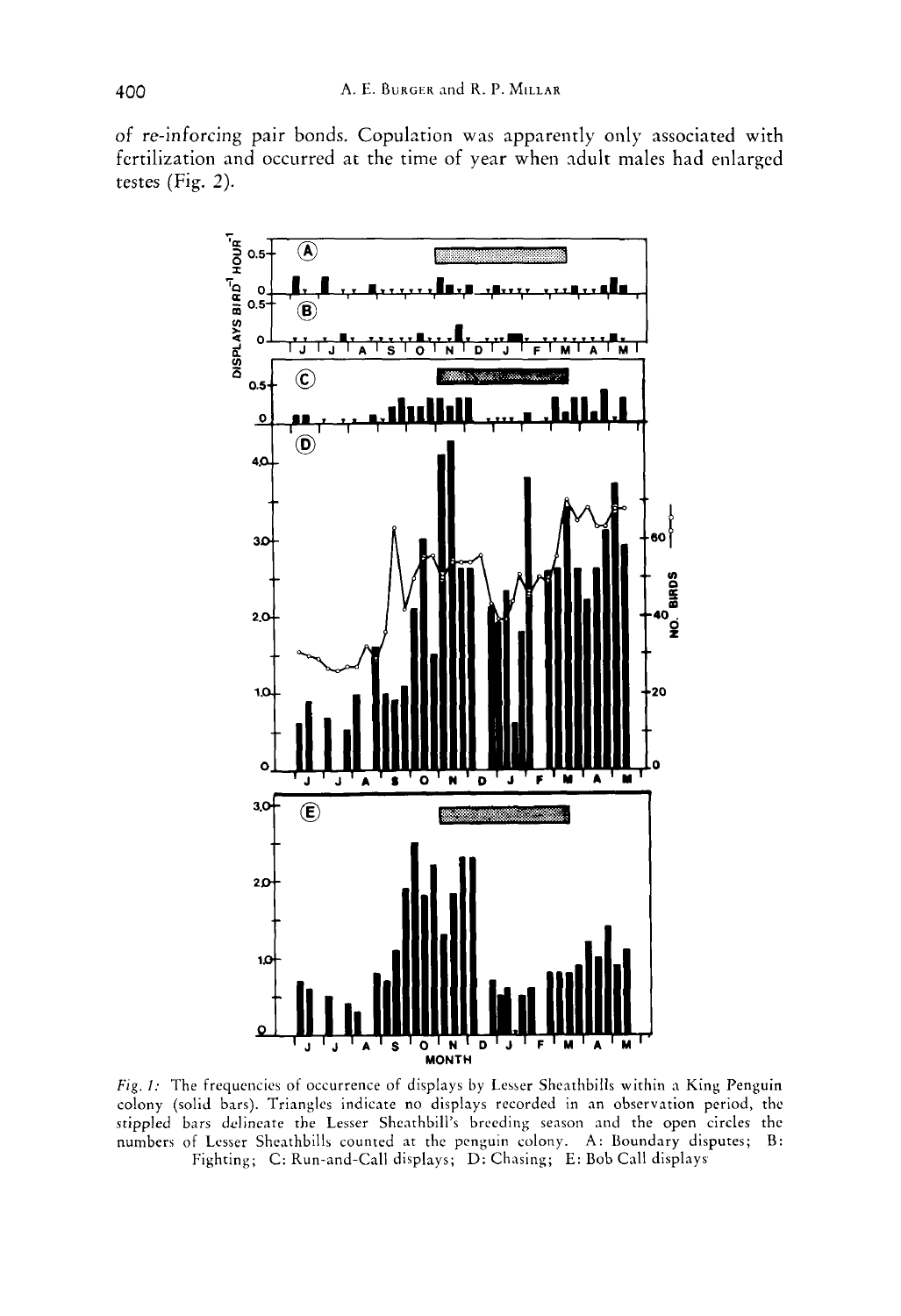

**Plasma Testosterone Levels** 

Plasma testosterone levels in adult male Lesser Sheathbills ranged from  $\leq$  0,1 to 7,5 nmoles 1<sup>-1</sup> and showed a seasonal trend (Fig. 3). Testosterone levels in four months preceding laying (August to November) were significantly higher than at any other time of the year (t-test,  $p \le 0.01$ ). The mean testosterone levels in three males which were incubating (sampled late December) or rearing chicks (February and mid-March) were not significantly different from those in *9* non-breeding males sampled from mid-March to July  $(t-test, p > 0,05)$ .

Seasonal variations in testosterone levels did not correspond to changes in territorial behaviour. In winter (April to September) when adult Lesser Sheathbills in the King Penguin colony were actively defending and advertis-



Z. Tierpsvchol., Bd. 52, Heft 4

Fig. 3: Levels of testosterone in blood plasma of adult male Lesser Sheathbills which were dcfending territories (dots) and not defending territories (open circles). The maximum duration (dotted lines) and periods of maximum activity (solid lines) of reproductive events **are**  also shown. Three blood samples collected from birds roosting at night **are**  also indicated (N)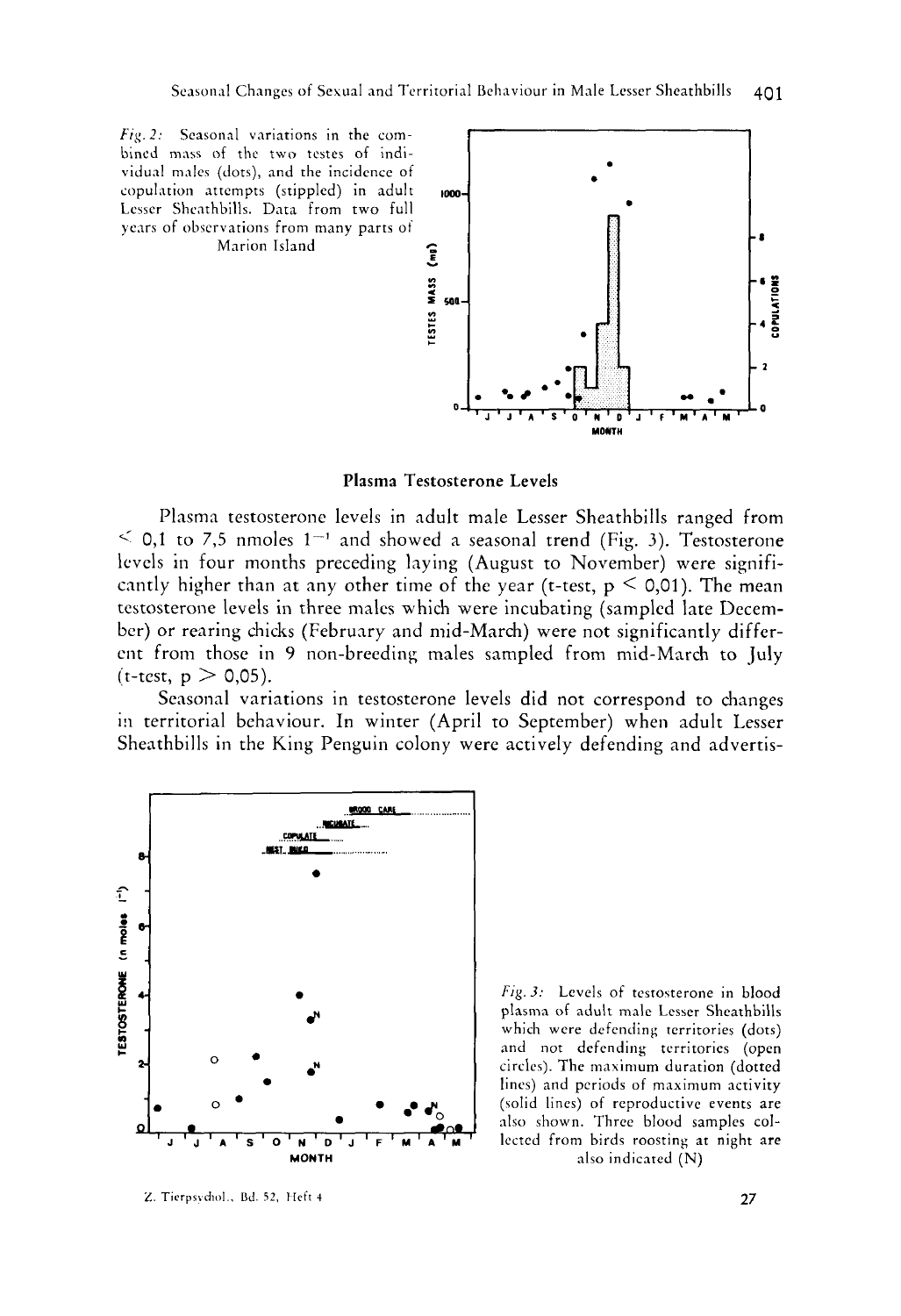ing territories, testosterone levels in territorial birds were not higher than in those birds showing no territorial behaviour (Fig. 3).

Testosterone levels were, however, highest at the time of year when nest building and copulation occurred and when the Bob Call pair display was most frequently given. Plasma testosterone levels correlated significantly with the combined masses of the testes in the Lesser Sheathbills which had been shot (r = 0.74,  $p < 0.01$ ,  $n = 14$ ).

*Table* I: Comparison of plasma testosterone levels (nmoles **1-1)** in male Lesser Sheathbills which had performed a Bob-call pair display within **20** min of being sampled, and those which had not

|                                            | Reproductive<br>activity                               | performed<br>Display |             |   | No display performed |             |                |
|--------------------------------------------|--------------------------------------------------------|----------------------|-------------|---|----------------------|-------------|----------------|
|                                            |                                                        | Mean                 | Range       | N | Mean                 | Range       | N              |
| Mid-March - July                           | None (Wintering)                                       | 0,4                  | $0.2 - 0.8$ | 3 | 0.4                  | $0.1 - 0.7$ | 6              |
| August - October                           | None (Pre-breeding)                                    | ۱,9                  | $1,5 - 2,2$ | 3 | 0,9                  | $0,8 - 1,0$ | $\overline{2}$ |
| November - December<br>January - mid-March | Nest building and<br>courtship<br>Incubation and brood | 5,8                  | $40 - 75$   | 2 | 2,6                  | $1,8 - 3,3$ | 2              |
|                                            | care                                                   | 0.7                  | $0.6 - 0.8$ |   | 0,4                  |             |                |

Plasma testosterone levels appeared to vary according to the bird's behaviour immediately prior to sampling. Males which had performed a Bob Call display shortly before being sampled had higher testosterone levels than those males which had not displayed (the ranges did not overlap), in all seasons except the winter (Table 1). This conclusion remains tentative since the data were insufficient for rigorous statistical testing and pooling data from different seasons to increase the sample sizes was not acceptable, due to the seasonal variations of testosterone in this study levels. The highest concentration of plasma testosterone (7,5 nmoles  $1^{-1}$ ) was from a male which had copulated 10 min before its blood was sampled.

# **Discussion**

Plasma testosterone levels in male Lesser Sheathbills were above 1,0 nmoles  $1<sup>-1</sup>$  only between August and December. The occurrence of nest-building, copulation, the maximum frequencies of mutual pair displays and the increase in the mass of the testes, which is an index of active spermatogenesis (MURTON and WESTWOOD 1977), all coincided with high levels of plasma testosterone, but incubation and brood-care did not. This suggests that testosterone is important in mediating physiological and behavioural events leading up to egg production in Lesser Sheathbills. Other hormones may also be involved. Testosterone is known to play an important role in spermatogenesis in birds (LOFTS and MURTON 1973; MURTON and WESTWOOD 1977). Injections of testosterone propionate have been demonstrated to modify nest-building, courtship and mating behaviour in several bird species (CROOK and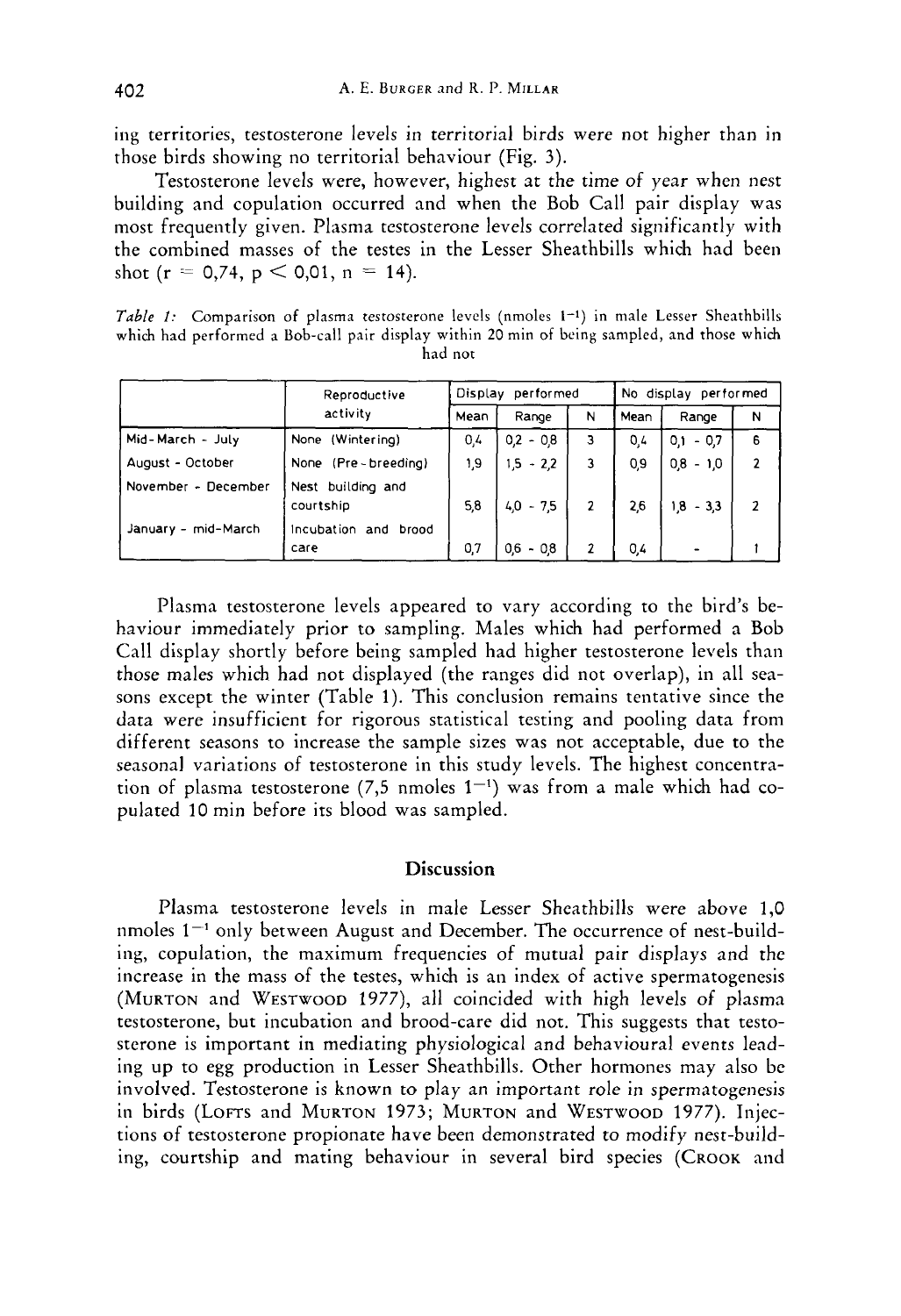BUTTERFIELD 1968; HUTCHISON 1970; ADKINS and PNIEWSKI 1978; BALTHA-ZART and HENDRICK 1978; DEVICHE 1979), and the seasonal occurrence of these behaviour patterns Coincided with high endogenous levels of plasma testosterone in several species (BALTHAZART and HENDRICK 1976; LISANO and KENNAMER 1977; WINGFIELD and FARNER 1978; BERRY et al. 1979).

It has been suggested that the endocrine system might be important in modulating minute to minute behavioural responses of animals during social interactions (HARDING and FOLLETT 1979). We tentatively suggest that shorttcrni increases in testosterone levels in male Lesser Sheathbills coincided with the performance of Bob Call displays and copulation. This is in accordance with experiments on a variety of species in captivity, in which the concentration of testosterone in males' plasma was higher following sexual stimuli, such as copulation or exposure to the females (reviewed by HARDING and FOLLETT 1979). We cannot conclude whether the altered hormone level or the behaviour was the causal factor in Lesser Sheathbills (see BALTHAZART 1976). Exogenous testosterone is known to affect behaviour and by inference increased endogenous production probably induces behavioural changes. HARDING and FOLLETT (1979) have shown, however, that experimentally induced aggression caused significant changes in circulating levels of hormones, including testosterone, within 19 min in free living male Red-winged Blackbirds *Agelaius phoenicius.* 

Territorial aggression in Lesser Sheathbills was not restricred to the time of year when testosterone levels were high. The year-round availability of food in King Penguin colonies permitted territoriality to persist amongst adult Lesser Sheathbills living in such a colony in winter. Between mid-March to July all adult males sampled had low testosterone levels, whether they were actively defending and advertising territories or not. This indicates that either territorial aggression could be stimulated by testosterone at very low levels, or more probably, that territorial aggression was not influenced by plasma testosterone concentration in this species.

There is conflicting evidence on the role of testosterone in aggressive bchaviour in birds. Aggressive territorial defence has often been attributed to the effects of androgens (DAVIS 1963; LOFTS and MURTON 1973), but as DAVIS (1963) pointed out, this was probably due to the seasonal coincidence of territoriality with courtship, nest-building and mating, behaviour which was known to be influenced by testosterone. In laboratories, some authors observed increased aggression following exogenous testosterone treatment (ETIENNE 1964; SELINGER and BERMANT 1967; ARNOLD 1975), but others found very little or no change in aggression (DAVIS 1957; VOWLES and HAR-WOOD 1966; BALTHAZART 1974; DEVICHE 1979).

It has been suggested that androgens stimulate aggression in birds in "reproductive" situations, when males compete for females or nest sites, but that aggression in other contexts, such as for food in wintering flocks, might not be controlled by testosterone (CROOK and BUTTERFIELD 1968; ARNOLD 1975). Our data tend to support this hypothesis. The main objective of territorial behaviour in Lesser Sheathbills was the defence of food resources in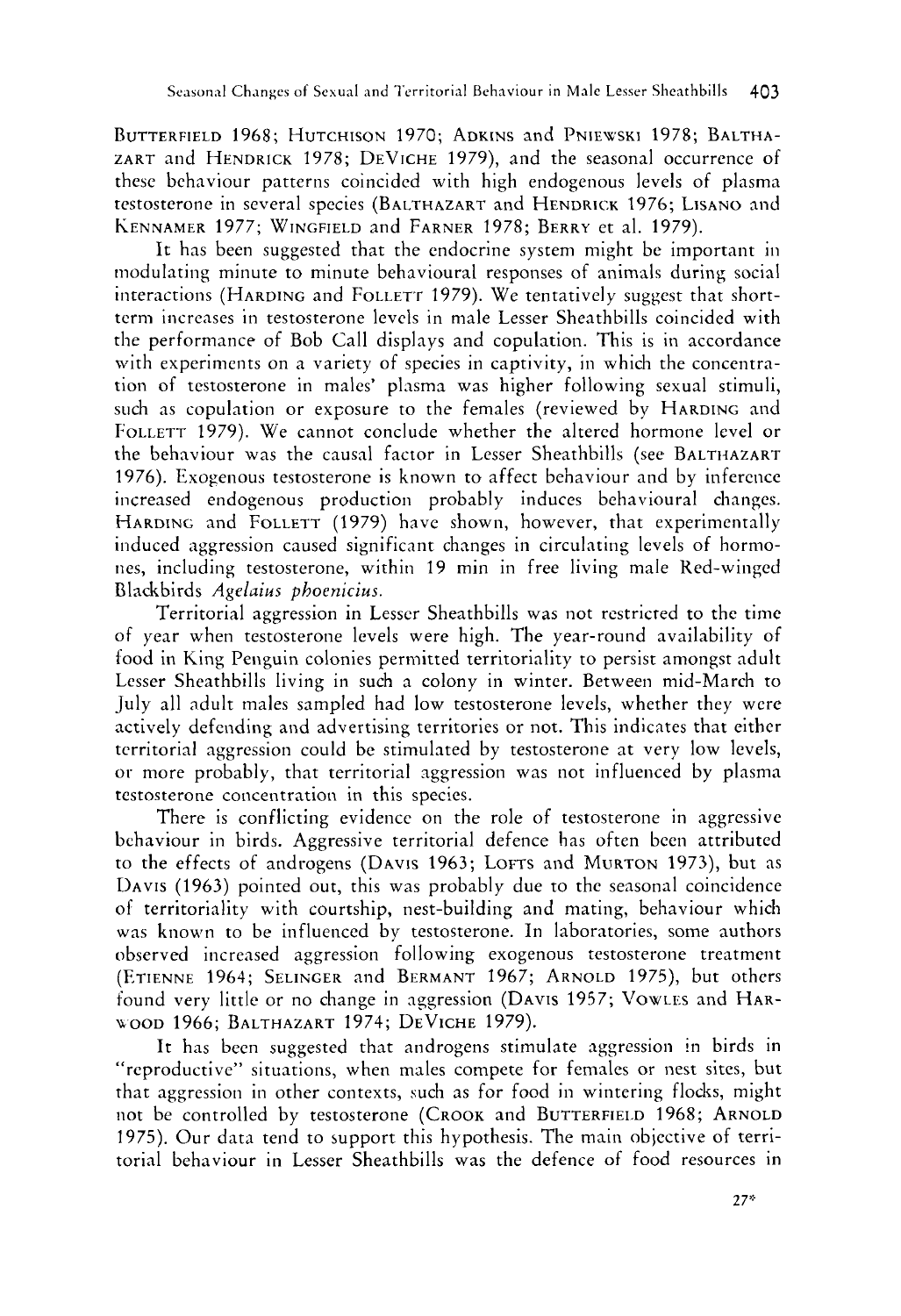penguin colonies. Although breeding was ultimately dependent on the acquisition of a territory (BURGER 1979), males did not compete directly for females, nest sites or other objectives of immediate sexual significance.

Since territorial aggression in Lesser Sheathbills appeared to be independent of high testosterone levels, this behaviour might be influenced by other hormones. Exogenous progesterone, perhaps acting indirectly, was found to increase aggressiveness towards conspecifics in breeding males of two species of birds (VOWLES and HARWOOD 1966; MURTON, THEARLE and LOFTS 1969). Several studies have suggested that luteinising hormone, rather than testosterone, mediates intermale aggression in passerine birds (DAVIS 1963; MATHEWSON 1961; CROOK and BUTTERFIELD 1968), although this view has been challenged by ARNOLD (1975). Recently luteinising hormone-releasing factor was found to directly influence behaviour in rats (Moss and McCANN 1976) and courtship behaviour in one bird species (CHENG 1977) and might be considered to affect aggression in other birds, as it is produced in the central nervous system and affects neural function (NEMEROFF and PRANGE 1978).

In conclusion, it appears that while high testosterone levels in Lesser Sheathbill males might stimulate reproductive activities, high levels were not essential for territorial aggression to occur.

#### **Summary**

**At** Marion island in the sub-Antarctic all breeding activities of Lesser Sheathbills *Chionis minor* were restricted to a brief summer season and all breeding adults had territories within penguin colonies. Pairs with territories iri colonies of King Penguins *Aptenodytes patagonicus* remained territorial in the winter but those in colonies of other penguin species did not.

Plasma testosterone levels in adult male Lesser Sheathbills were significantly higher in the four months preceding laying than at any other time of the year. Nest-building, copulation, the peak frequencies of mutual pair displays and the seasonal increase in testes masses all coincided with high testosterone levels. Boundary disputes, territorial fighting, eviction of intruders and advertisement of the territory by Lesser Sheathbills occurred throughout the year in a King Penguin colony and were independent of high testosterone levels. In winter both territorial and non-territorial adult males had very low testosterone levels.

The data suggest that in this species high testosterone levels might stimulate reproductive activities but high levels were not essential for territorial aggression to occur.

### **Zusammenfassung**

Die Brutaktivitat der Scheidenschnabel *Chionis minor* auf der subantarktischen Marion Insel beschränkt sich auf eine kurze Sommersaison. Alle brütenden adulten Vogel hatten Territorien in Pinguinkolonien. Paare mit Terri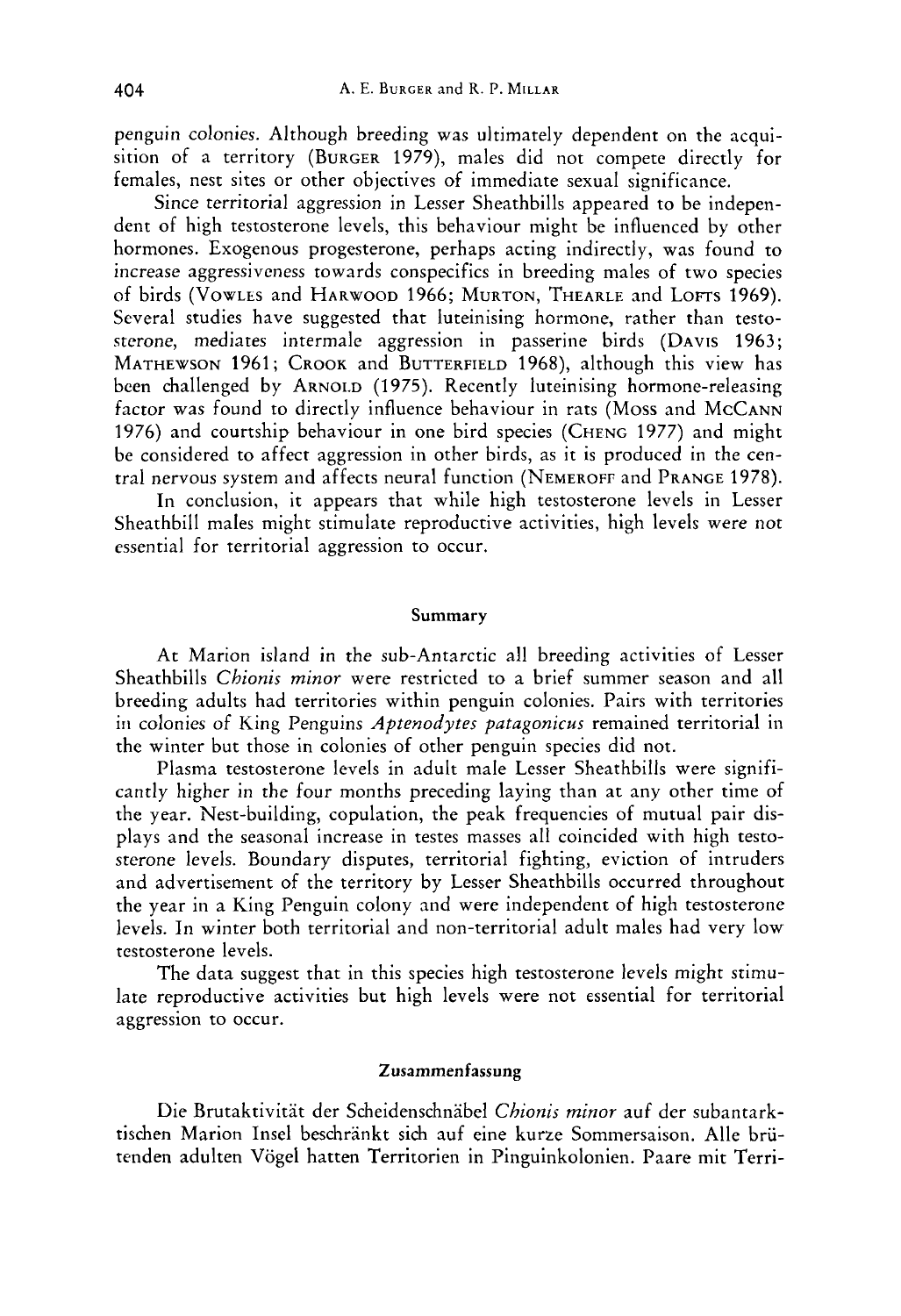torien in Kolonien des Konigspinguins *Aptenodytes putagonicus* zeigten auch im Winter Territorialverhalten, im Gcgensatz zu solchen mit Territorien in holonien anderer Pinguinarten.

Der Testosteronspiegel im Blutplasma adulter männlicher Scheidenschnäbel war in den vier Monaten vor der Eiablage bedeutend höher als zu anderen Jahreszeiten. Nestbau, Kopulation, das Maximum der Paar-Rituale und die saisonbedingte Zunahme an Testismasse fielen zeitlich zusammen mit hohem Testosteronspiegel. Grenzstreitigkeiten, Territorialkämpfe, Vertreibung von Findringlingen und die Revieranzeige kamen das ganze Jahr über vor, unabhängig von hohem Testosteronspiegel.

#### **Acknowledgements**

We thank Marthan BESTER, Valerie BURGER, Klaus KOOP, David MOSTERT and Ian SINCLAIR for their assistance. Prof. G. N. Louw and Prof. W. R. SIEGFRIED provided an initial stimulus to the study and commented on the draft manuscript. Financial and logistic support was provided by the South African Department of Transport, the South African Scientific Committee for Antarctic Research, the University of Cape Town, the Medical Research Council and the Harry Crossley Foundation.

#### **Literature Cited**

ADKINS. **Ii.** K., .ind **1:.** E. **PNIEWSKI** (1978): Control of reproductive behaviour by **sex**  steroids in male quail. J. Comp. I'hysiol. Psychol. **92,** 1169-1178 . ARNOLD, A. **P.** (1975): The effects of castration and androgen replacement on song, courtship, and aggression in Zebra Finches *(Plioephilu guttuta).* J. Exp. Zool. **191,** 309-326.

BALTHAZART, J. (1974): Short-term cffects of testosterone proprionatc on the behaviour of young intact male domestic ducks *(Anus plutyrhynchos).* Psychol. Belg. **14,** 1-10 BAL-THAZART, J. (1976): Daily variations of behavioural activities and of plasma testostcrone levels in the domestic duck *Anas platyrhynchos.* J. Zool., Lond. **180**, 155-173 • BALTHAZART, J., and J. HENDRICK (1976): Annual variations in the reproductive behaviour, testosterone 1, And plasma FSH levels in the Rouen duck, *Anas platyrhynchos*. Gen. comp. Endocrinol. **28, 171–183** . BALTHAZART, J., and J. HENDRICK (1978): Steroidal control of plasma luteinising hormone, comb growth and sexual behaviour in male chicks. J. Endocrinol. **77,** 149-150 BERRY, H. H., R. P. MILLAR and G. N. Louw (1979): Environmental cues influencing the breeding biology and circulating levels of various hormones and triglycerides in the Cape Cormorant. Comp. Biochem. Physiol. **62 A,** 879-884 BURGER, **A.** E. (1979): Breeding biology, moult and survival of Lesser Sheathbills *Chionis minor* at Marion Island. Ardea 67, 1-14 • BURGER, A. E. (1980a): Sexual size dimorphism and aging characters in the Lesser Sheathbill at Marion Island. Ostrich **51,** 39-43 • BURGER, A. E. (1980b): An analysis of the displays of Lesser Sheathbills *Chionis minor*. Z. Tierpsychol. **52.** 

CHENG, M. (1977): Role of gonadotrophin releasing hormones in the reproductive behaviour of the female ring doves *(Streptopelia risoria)*. **J.** Endocrinol. **74, 37–45** • CROOK, J. H., and P. **A.** BUTTERFIELD (1968): Effects of testosterone proprionate and luteinising hormone on xgonistic and nest building behaviour of *Qtreleu qtrelt-a.* Anim. Behav. **16,**  370-384.

**DAVIS,** D. F,. (1957): Aggressive behaviour in castrated starlings. Science **126,** 253 DAVIS, D. E. (1963): The hormonal control of aggressive behaviour. Proc. XIII Int. Ornith. Congr., 994-1003 • DEVICHE, P. (1979): Effects of testosterone proprionate and pituitaryadrenal horniones on the social behaviour of male ducklings. Z. Tierpsychol. **49,** 77-86.